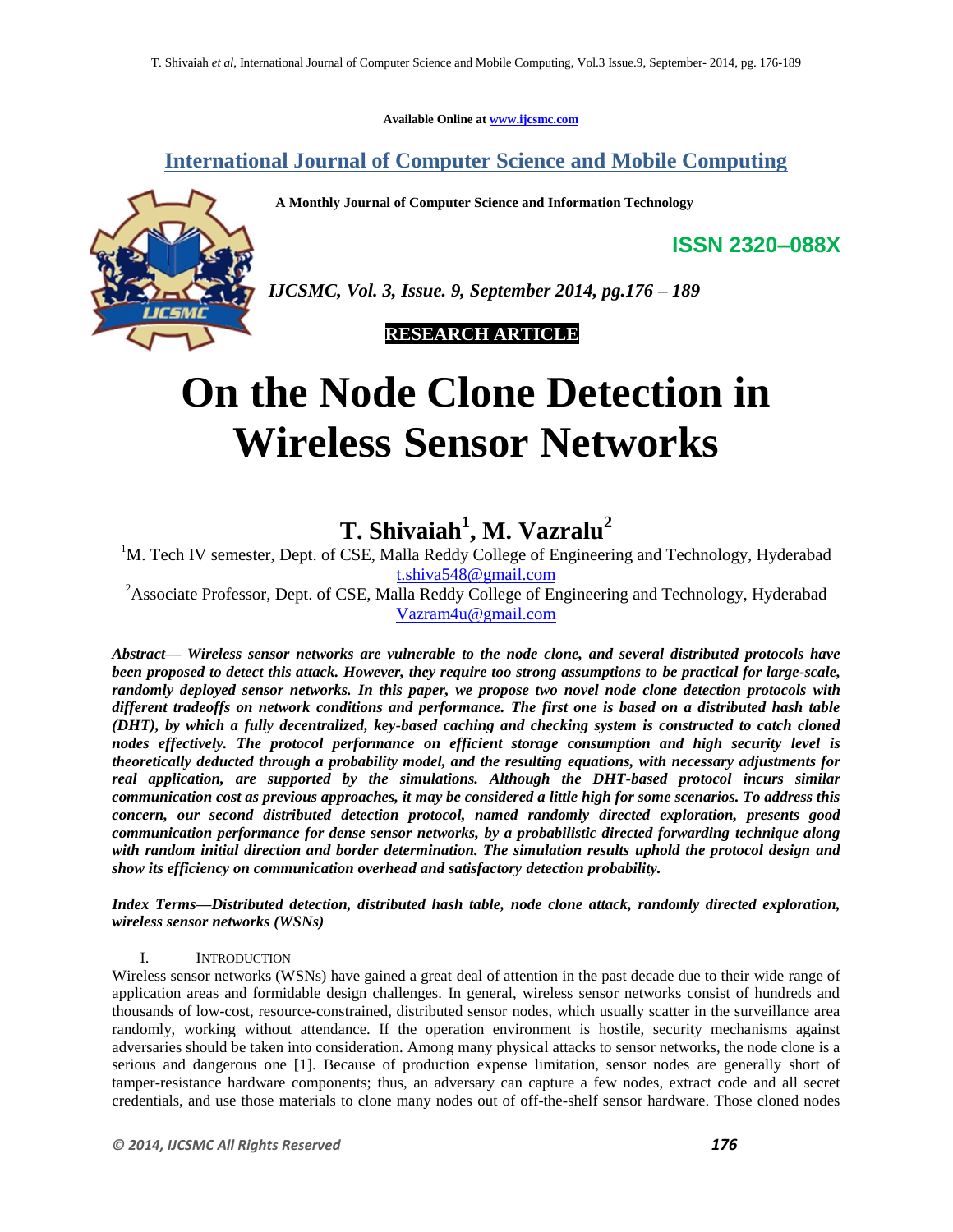that seem legitimate can freely join the sensor network and then significantly enlarge the adversary's capacities to manipulate the network maliciously. For example, those vicious nodes occupy strategic positions and cooperatively corrupt the collected information. With a large number of cloned nodes under command, the adversary may even gain control of the whole network. Furthermore, the node clone will exacerbate most of inside attacks against sensor networks.

In this paper, we present two novel, practical node clone detection protocols with different tradeoffs on network conditions and performance. The first proposal is based on a *distributed hash table* (DHT) [2], by which a fully decentralized, key-based caching and checking system is constructed to catch cloned nodes. The protocol's performance on memory consumption and a critical security metric are theoretically deducted through a probability model, and the resulting equations, with necessary adjustment for real application, are supported by the simulations. In accordance with our analysis, the comprehensive simulation results show that the DHT-based protocol can detect

node clone with high security level and holds strong resistance against adversary's attacks.

Our second protocol, named *randomly directed exploration*, is intended to provide highly efficient communication performance with adequate detection probability for dense sensor networks. In the protocol, initially nodes send claiming messages containing a neighbor-list along with a maximum hop limit to randomly selected neighbors; then, the subsequent message transmission is regulated by a *probabilistic directed* technique to approximately maintain a line property through the network as well as to incur sufficient randomness for better performance on communication and resilience against adversary.

In addition, border determination mechanism is employed to further reduce communication payload. During forwarding, intermediate nodes explore claiming messages for node clone detection. By design, this protocol consumes almost minimal memory, and the simulations show that it outperforms all other detection protocols in terms of communication cost, while the detection probability is satisfactory.

The rest of the paper is organized as follows. First, the previous countermeasures are discussed in Section II. Then, we present system preliminaries in Section III. Afterwards, we elaborate the DHT-based detection protocol, analyze its performance, and provide the simulation results in Sections IV–VI, respectively. The randomly directed exploration protocol is detailed in Section VII, and its supportive simulation results are addressed in Section VIII. Finally, we conclude our work in Section IX.

#### II. PREVIOUS WORK

In general, countermeasures against node clone can be categorized into three categories: prevention schemes that inherently forbid cloned nodes to join network, centralized detection in which there exists a central, powerful party responsible for receiving reports and making judgements of node clone, and distributed detection where all nodes cooperatively process information and detect node clone in a distributed manner.

#### *A. Prevention*

Zhang *et al.* [3] proposed the use of location-based keys to defend against several attacks, one of which is node clone attack. The identity-based cryptography is used in their protocol such that nodes' private keys are bounded by both their identities and locations. Once nodes are deployed, some trusted mobile agents travel around the sensor network and issue the location-based keys to sensor nodes. Since those location-based keys cannot be used in nodes at other locations, node clone attack is inherently frustrated.

By similar arguments, we review key distribution protocols for sensor networks, and it can be claimed that some of them prevent node clone as well. For example, in schemes [4], [5] based on initial trust which assume that it takes adversaries a certain amount of time to compromise nodes after their deployment, valid keys only can be established during that safety period, and henceforth compromising nodes will not grant adversaries extra advantages, including the ability to cloned nodes.

Those prevention schemes might be useful on particular applications, but their assumptions as trusted mobile agents and initial trust are too strong to be applicable in general cases.

#### *B. Centralized Detection*

In a simplest centralized detection approach, each node sends a list of its neighbor nodes and their locations to a base station, which then can find cloned nodes. The SET protocol [8] manages to reduce the communication cost of the approach above by constructing exclusive subsets such that each node belongs to one and only one disjointed subset, and the subset nodes information is reported to the base station by a subset leader.

However, in order to prevent malicious nodes, an authenticated subset covering protocol has to be performed, which considerably increases the communication burden and complicates the detection procedure.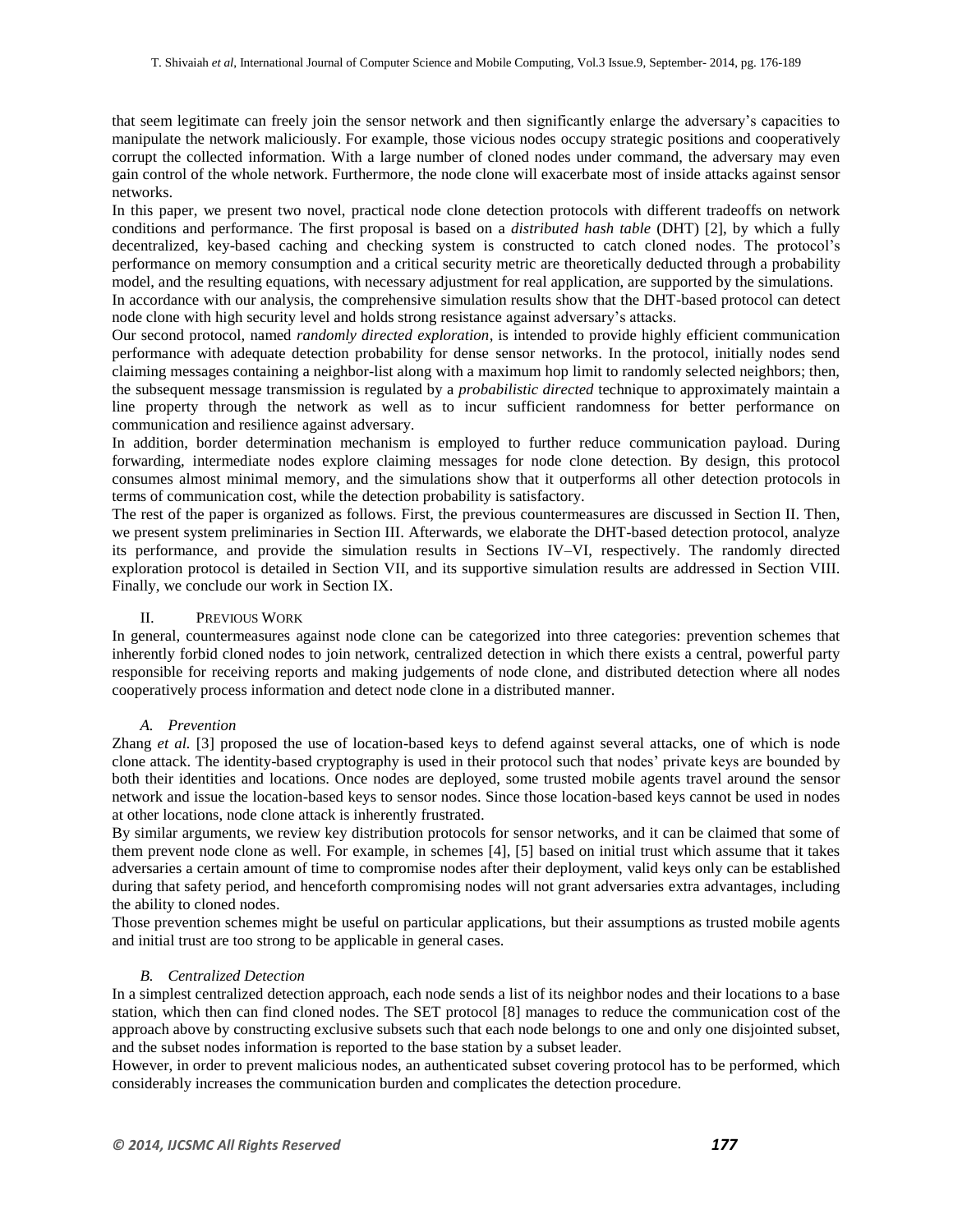Brooks *et al.* [9] proposed a clone detection protocol in the context of random key predistribution [10]. Technically, it is detecting compromised keys rather than cloned nodes. The basic idea is that the keys employed in random key predistribution scheme should follow a certain pattern, and those keys whose usage exceeds a threshold can be thought to be suspicious. In the protocol, every node reports its keys to a base station, and then the base station performs an abnormality-based intrusion-detection-like statistical analysis to catch cloned keys. A common concern for this kind of approach is its high false negative and positive rates. Furthermore, the authors do not address how to assure malicious nodes to honestly report their keys, which is critical to the protocol effectiveness.

As pointed out in [1], centralized approaches are prone to single point of failure, and the nodes surrounding the base station suffer an undue communication burden that may shorten the network's life expectancy. In general, a distributed, balanced detection scheme is more desirable.

#### *C. Distributed Detection*

The straightforward node-to-network broadcasting [1] is a quite practical way to distributively detect the node clone, in which every node collects all of its neighbors identities along with their locations and broadcasts to the network. The main problem in this approach is its extremely high communication overhead.

Parno *et al.* [1] provided two probabilistic detection protocols in a completely distributed, balanced manner. Randomized multicast scheme distributes node location information to randomly selected nodes as inspectors, exploiting the birthday paradox to detect cloned nodes, while line-selected multicast scheme uses the topology of the network to improve detection—that is, in addition to inspector nodes, the nodes along the multicast path check the node clone as well. Unfortunately, to obtain acceptable detection probability, nodes have to buffer a great many of messages. Moreover, the communication cost in the randomized multicast is similar to that in the node-to-node broadcasting.

For the procedure of choosing random inspectors, both schemes imply that every node is aware of all other nodes' existence, which is a very strong assumption for large-scale sensor networks and thus limits their applicability. Based on the geographic hash table, which maps a key into a geographical coordination, Zhu *et al.* [7] and Conti *et al.* [6] proposed several clone detection schemes. Their approaches rely on the nodes' knowledge of the general deployed geography of sensor networks. This prerequisite may hold in some circumstances, but cannot be guaranteed generally. Table I compares those distributed detection protocols along with our two proposals in terms of requirements, communication cost, memory consumption, and detection level.

#### III. PRELIMINARIES

#### *A. Network Model*

We consider a large-scale, homogeneous sensor network consisting of resource-constrained sensor nodes. Analogous to previous distributed detection approaches; we assume that an identity-based public-key cryptography facility [11] is available in the sensor network. Prior to deployment, each legitimate node is allocated a unique ID and a corresponding private key by a trusted third party. The public key of a node is its ID, which is the essence of an identity-based cryptosystem. Consequently, no node can lie to others about its identity. Moreover, anyone is able to verify messages signed by a node using the identity-based key. Let and denote the public and private keys of node, respectively, and represent the signature of signed by node.

We also assume that every sensor node can determine its geographic location and current relative time via a secure localization protocol and a secure time synchronization scheme, respectively.

A number of those mechanisms have been proposed, which can be referred to in [12]. We do not specify the particular selections of secure localization and time synchronization schemes for our protocols since they are comparatively irrelevant to our proposals.

There may or may not be a powerful base station in our modeled network, but there should exist a trusted role named *initiator* that is responsible for initiating a distributed detection procedure. Otherwise, an adversary can readily launch a denial-of-service (DoS) attack to the system by repeatedly mobilizing the sensor network to conduct the clone detection protocol and exhausting nodes energy.

#### *B. General Detection Guidelines*

Relying on the identity-based cryptography, secure localization, and secure time synchronization used in our network model, node clone in sensor networks can be determined by the occurrence of nodes with same ID appearing on reasonably distant locations at a designated time. Specifically, at the beginning time of a round of detection that is specified by the initiator, the information regarding the ID and location of every node is claimed by its neighbors for the clone detection. In this sense, the neighbors of a node are its *observers*. Subsequently, some nodes will be selected as *inspectors* to examine claiming messages for the purpose of clone detection. If an inspector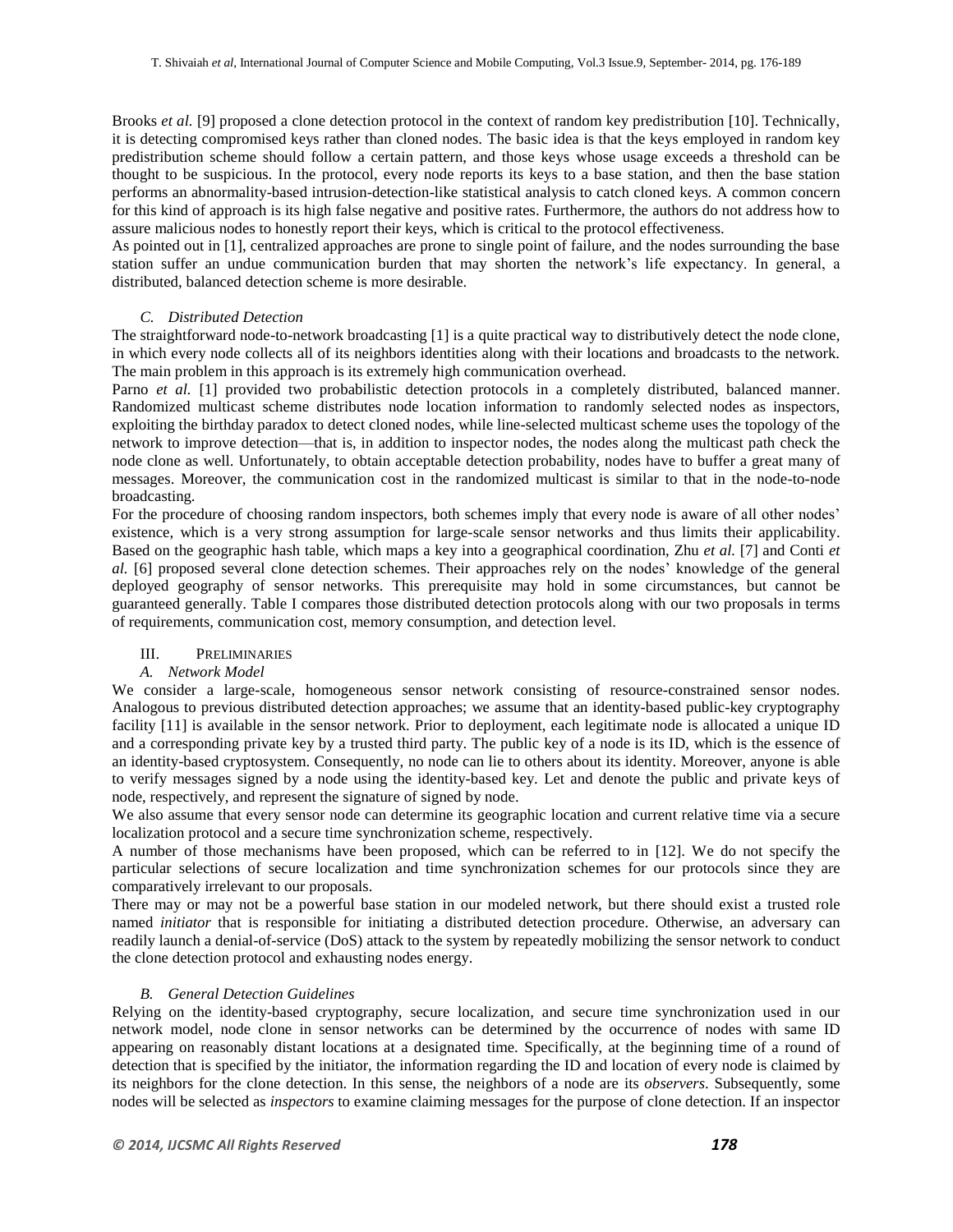successfully finds a clone, it becomes a *witness*, which will broadcast necessary evidence to inform all connected nodes revoking the cloned nodes. While the initiator is presumably trusted, the other roles (observer, inspector, and witness) might be compromised by the adversary and behavior maliciously. The four roles in our protocols are summarized in Table II.

#### *C. Performance Metrics*

The following metrics are used to measure a protocol's performance and evaluate its practicability.

• *Detection probability and security level:* As a primary security requirement, a practical detection scheme should detect the occurrence of the attack with high probability.

Thus, the *detection probability* is the most important security metric for a *probabilistic* clone detection scheme. On the other hand, if a detection protocol is *deterministic* in the sense that cloned nodes are always caught by witnesses, and it is also a fully *symmetric* approach in which nodes are equally likely to become witnesses prior to a round of detection procedure, we will use the number of witnesses to evaluate the security level because more witnesses improve protocol resilience against the adversary's potential attacks to witnesses.

• *Communication cost:* Communication cost is always a crucial performance metric for sensor network protocols because usually energy is the most valuable resource for nodes, and message transmission consumes at least one order of magnitude power than any of the other operations [13]. For simplicity, we use the average number of messages sent per node to represent a protocol's communication cost.

• *Storage consumption:* Ordinary, low-cost sensor nodes are only equipped with a limited amount of memory; thus, any schemes requiring high storage will be considered as impractical.

• *Balance:* In a homogeneous sensor network, schemes are supported to consume the energy and memory in a balanced fashion. It should be avoided to create hot nodes that would be buffer-overflowed or die away quickly.

#### *D. Adversary Model*

We consider a threat model in which sensor nodes are deployed in a hostile environment and are subject to capture and complete control by an adversary, but the adversary only can compromise a limited number of sensor nodes, and then the adversary uses the compromised nodes to clone many nodes and deploys the replicas in places that are intelligently decided.

Specifically cloned nodes are minority in the network. In addition, we assume each cloned node has at least one neighbor that remains intact.

The adversary definitely wants to conceal the existence of clone. In our settings, this enemy is allowed to interfere with a detection protocol as follows. First, the cloned nodes may not participate in the regular detection procedures. Second, the nodes controlled by the adversary may fake, drop, or manipulate claiming messages that they forward. Third, the adversary can capture some nodes accordingly, but it would take time, and the total number of nodes that an adversary can compromise is limited. All nodes that are not controlled by the adversary will be referred to as *integrity nodes*.

The adversary may also try to abuse a detection protocol to frame innocent nodes as cloned such that they will be expelled from the network. This is called framing attack, and approaches should be provided to address this issue.

#### IV. DHT-BASED DETECTION PROTOCOL

The principle of our first distributed detection protocol is to make use of the DHT mechanism to form a decentralized caching and checking system that can effectively detect cloned nodes. Essentially, DHT enables sensor nodes to distributively construct an *overlay network* upon a physical sensor network and provides an efficient key-based routing within the overlay network. A message associated with a key will be transmitted through the overlay network to reach a destination node that is solely determined by the key; the source node does not need to specify or know which node a message's destination is—the DHT key-based routing takes care of transportation details by the message's key. More importantly, messages with a same key will be stored in one destination node. Those facts build the foundation for our first detection protocol. As a beginning of a round of DHT-based clone detection, the initiator broadcasts the action message including a random *seed*. Then, every observer constructs a claiming message for each neighbor node, which is referred to as an *examinee* of the observer and the message, and sends the message with probability independently. The introduction of the claiming probability is intended to reduce the communication overwork in case of a high-node-degree network. In the protocol, a message's DHT key that determines its routing and destination is the hash value of concatenation of the seed and the examinee ID. By means of the DHT mechanism, a claiming message will eventually be transmitted to a deterministic destination node,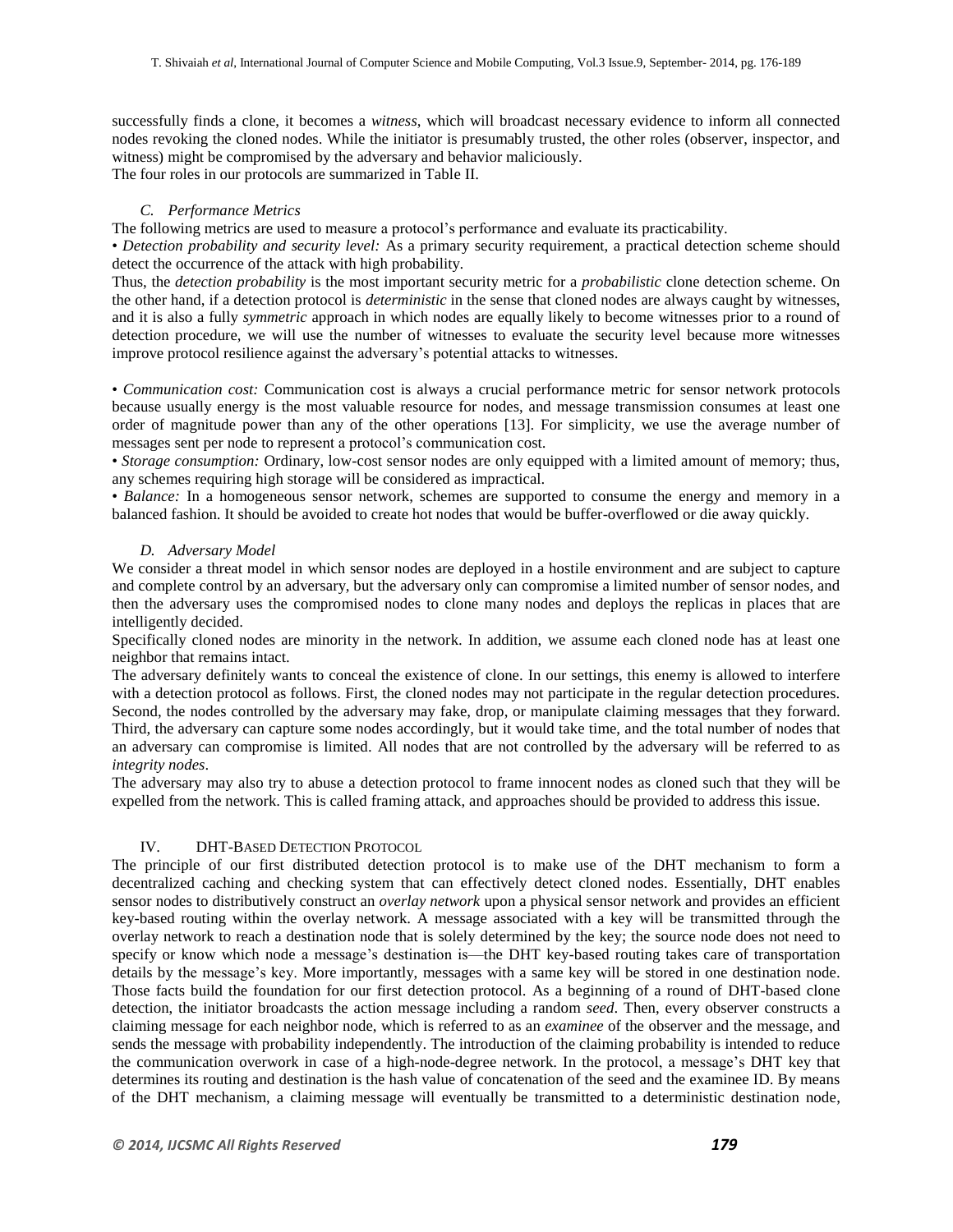which will cache the ID-location pair and check for node clone detection, acting as an inspector. In addition, some intermediate nodes also behave as inspectors to improve resilience against the adversary in an efficient way.

#### *A. Distributed Hash Table*

Before diving into the detection protocol, we briefly introduce DHT techniques. In principle, a distributed hash table is a decentralized distributed system that provides a key-based lookup service similar to a hash table: (key, record) pairs are stored in the DHT, and any participating node can efficiently store and retrieve records associated with specific keys. By design, DHT distributes responsibility of maintaining the mapping from keys to records among nodes in an efficient and balanced way, which allows DHT to scale to extremely large networks and be suitable to serve as a facility of distributed node clone detection.

There are several different types of DHT proposals, such as CAN [14], Chord [15], and Pastry [16]. Generally, CAN has least efficiency than others in terms of communication cost and scalability, and it is rarely employed in real systems. By contrast, Chord is widely used, and we choose Chord as a DHT implementation to demonstrate our protocol. However, our protocol can easily migrate to build upon Pastry and present similar security and performance results.

The technical core of Chord [15] is to form a massive virtual ring in which every node is located at one point, owning a segment of the periphery. To achieve pseudo-randomness on output, a hash function is used to map an arbitrary input into a -bit space, which can be conceived as a ring. Each node is assigned with a Chord coordinate upon joining the network. Practically for our protocol, a node's Chord point's coordinate is the hash value of the node's MAC address. All nodes divide the ring into segments by their Chord points. Likewise, the key of a record is the result of the hash function. Every node is responsible for one segment that ends at the node's Chord point, and all records whose keys fall into that segment will be transmitted to and stored in that node.

As the kernel of efficient key-based routing, every node maintains a *finger table* of size to facilitate a binary-tree search. Specifically, the finger table for a node with Chord coordinate contains information of nodes that are respectively responsible for holding the keys: for .

If two nodes are within the ring-segments distance, they are each other's predecessor and successor by the order of their coordinates, with respect to predefined . In theory, a Chord node only needs to know its direct predecessor and finger table. To improve resilience against network churn and enhance routing efficiency, every node additionally maintains a successor table, containing its successors. Typical values of are between 10 and 20.

A demonstrative example of a Chord system with small parameters is given in Fig. 1. In this system, if node wants to query a record with key , it first looks up its successor table. Since 97 is not in (109, 61], namely (direct predecessor, the last successor], node proceeds with the finger table and finds that the next forwarding node should be because 97 [72: the first item in finger table corresponding to 109: direct predecessor). When receives this query about, by checking its successor table with two nodes of and , it determines the destination should be , as (88: itself, 109: the first successor]. When node gets the query, it knows itself be the destination because 97 (88: direct predecessor, 109: itself].

By this routing mechanism, on average of queries toward a destination pass through one of predecessors. For node as the destination, its two predecessors are and the latter's direct predecessor is . The line from and has the length of and is divided by and into three segments with lengths of, and . Therefore, the probabilities of a query passing through and are and ,respectively.

#### *B. Protocol Details*

As a prerequisite, all nodes cooperatively build a Chord overlay network over the sensor network. Cloned node may not participate in this procedure, but it does not give them any advantage of avoiding detection. The construction of the overlay network is independent of node clone detection. As a result, nodes possess the information of their direct predecessor and successor in the Chord ring. In addition, each node caches information of its consecutive successors in its *successors table*. Many Chord systems utilize this kind of cache mechanism to reduce the communication cost and enhance systems robustness. More importantly in our protocol, the facility of the successors table contributes to the economical selection of inspectors.

One detection round consists of three stages.

#### *Stage 1: Initialization*

To activate all nodes starting a new round of node clone detection, the initiator uses a broadcast authentication scheme to release an *action message* including a monotonously increasing nonce, a random round seed, and an action time. The nonce is intended to prevent adversaries from launching a DoS attack by repeating broadcasting action messages.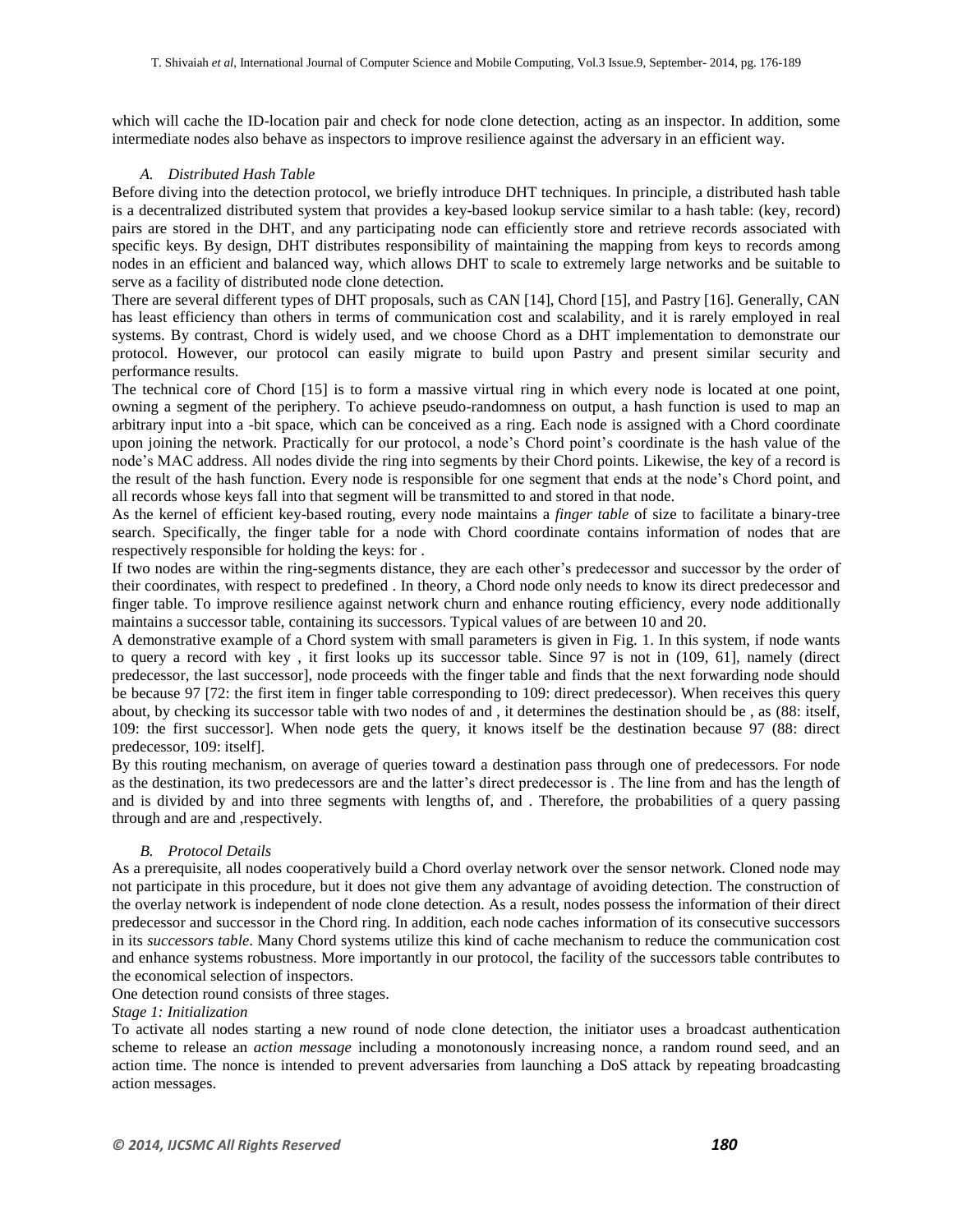#### *Stage 2: Claiming neighbors information*

Upon receiving an action message, a node verifies if the message nonce is greater than last nonce and if the message signature is valid. If both pass, the node updates the nonce and stores the seed. At the designated action time, the node operates as an observer that generates a claiming message for each neighbor (examinee) and transmits the message through the overlay network with respect to the claiming probability. The claiming message by observer for examinee is constructed by where are locations of and , respectively.

Nodes can start transmitting claiming messages at the same time, but then huge traffic may cause serious interference and degrade the network capacity. To relieve this problem, we may specify a sending period, during which nodes randomly pick up a transmission time for every claiming message.

#### *Stage 3: Processing claiming messages*

A claiming message will be forwarded to its destination node via several Chord intermediate nodes. Only those nodes in the overlay network layer (i.e., the source node, Chord intermediate nodes, and the destination node) need to process a message, whereas other nodes along the path simply route the message to temporary targets. Algorithm 1 for handling a message is the kernel of our DHT-based detection protocol. If the algorithm returns NIL, then the message has arrived at its destination. Otherwise, the message will be subsequently forwarded to the next node with the ID that is returned by Algorithm 1.

*Criteria of determining inspectors:* During handling a message in Algorithm 1, the node acts as an inspector if one of the following conditions is satisfied.

**Algorithm 1:** : handle a message in the DHT-based detection, where is the current node's Chord coordinate, is the first node on the ring that succeeds key is the next th successor,

**Output:** NIL if the message arrives at its destination; otherwise, it is the ID of the next node that receives the message in the Chord overlay network

1:

2: **if then** has reached destination

3: act as an inspector, see Algorithm 2

4: **return** NIL

5: **for** to **do**

6: **if then** destination is in the

next Chord hop

7: act as an inspector, see

Algorithm 2

#### 8: **return**

9: **for** to **do** for normal DHT routing process

#### 10: **if then**

11: **return**

12: **return**

**Algorithm 2:** : Inspect a message to check for

clone detection in the DHT-based detection protocol

#### 1: verify the signature of

2: **if** found in cache table **then**

3: **if** has two distinct locations found clone,

become a witness

4: broadcast the evidence

5: **else**

6: buffer into cache table

1) This node is the destination node of the claiming message.

2) The destination node is one of the successors of the node.

In other words, the destination node will be reached in the next Chord hop. While the first criterion is intuitive, the second one is subtle and critical for the protocol performance. By Algorithm 1, roughly of all claiming messages related to a same examinee's ID will pass through one of the predecessors of the destination. Thus, those nodes are much more likely to be able to detect a clone than randomly selected inspectors.

As a result, this criterion to decide inspectors can increase the average number of witnesses at a little extra memory cost. We will theoretically quantify those performance measurements later.

In Algorithm 1, to examine a message for node clone detection, an inspector will invoke Algorithm 2, which compares the message with previous inspected messages that are buffered in the cache table. Naturally, all records in the cache table should have different examinee IDs, as implied in Algorithm 2. If detecting a clone, which means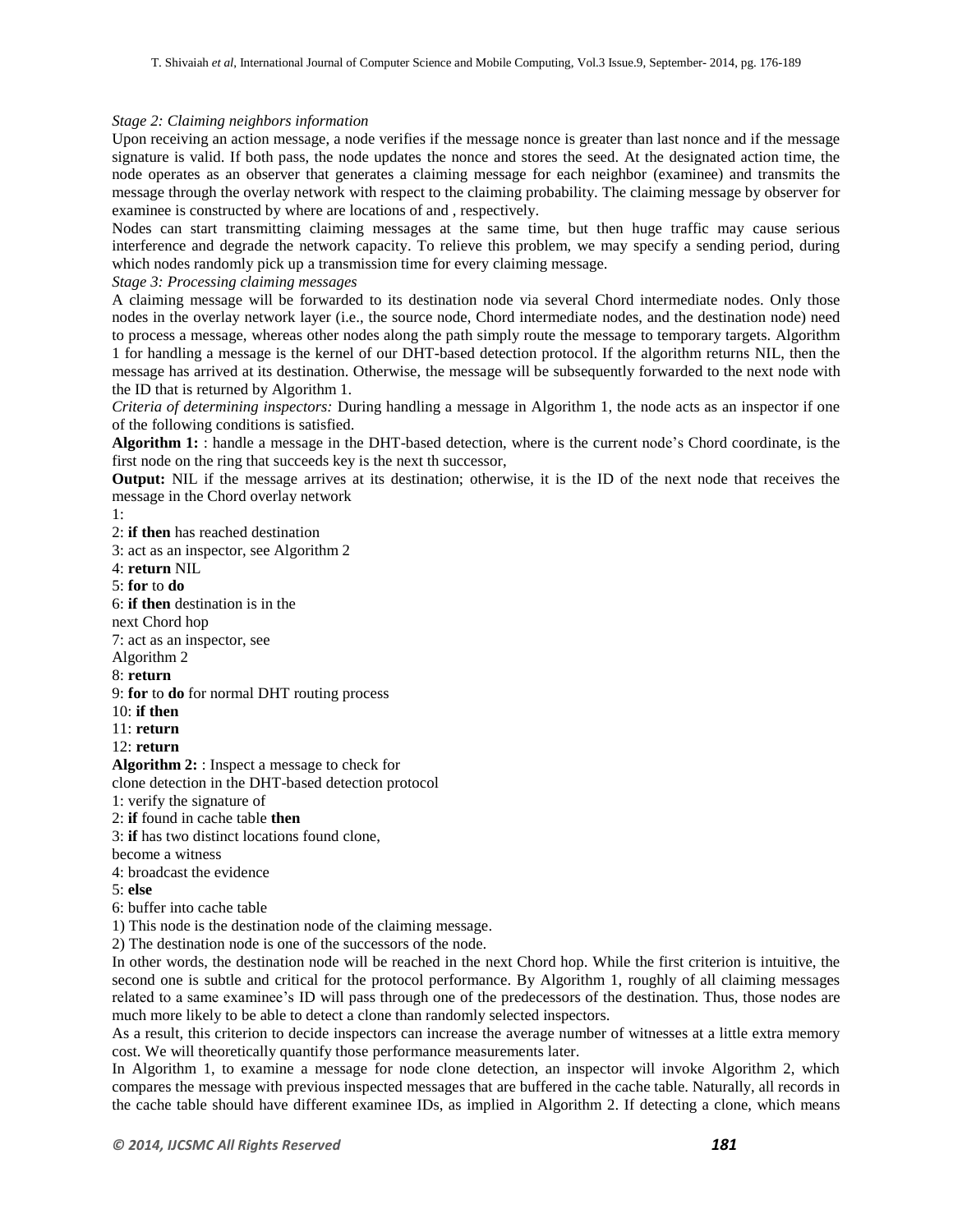that there exist two messages and satisfying and , the witness node then broadcasts the evidence to notify the whole network.

All integrity nodes verify the evidence message and stop communicating with the cloned nodes. To prevent cloned nodes from joining the network in the future, a revocation list of compromised nodes IDs may be maintained by nodes individually. It is worth noting that messages and are authenticated by observers and , respectively. Therefore, the witness does not need to sign the evidence message. If a malicious node tries to launch a DoS attack by broadcasting a bogus evidence message, the next integrity node receiving it can immediately detect the wicked behavior by verifying the signatures of and before forwarding to other nodes.

#### *C. Security Discussions*

*Validity of Detection*: The identity-based cryptographic system provides reliable identity authentication and message authentication for the DHT-based protocol. As a result, the adversary cannot falsify cloned nodes' IDs; neither can the modify messages signed by integrity nodes. Moreover, a cloned node cannot lie to its observers about its location since a forged location would be far deviated from the communication range of the observers, which suffices to alert observers. Therefore, the detection guidelines are robust provided observers are honest.

*Thwarting Framing Attack:* A witness cannot forge an evidence to frame integrity nodes since the evidence eventually are composed of claiming messages from different observers, and any node can verify them. However, for any witness-based detection protocol, including our two proposals and protocols in Table I, there exists a realistic threat that some malicious observers try to frame innocent nodes by claiming wrong locations for them. To thwart this attack, we introduce a mechanism that requires nodes to buffer evidence messages they received and to maintain a debit table for those observers in evidence. When a node is declared as a clone in one or more evidences, assume one of its distinct locations is claimed by different observers, then each of those observers should be debited by . If a node's balance in the debit table exceeds a threshold, it should be revoked as well. We recommend one for the threshold. In this case, if a malicious node tries to frame an integrity node by claiming a false location for it, both nodes will be revoked. This one-exchanging-one strategy is quite fair and efficient as we do not need to distinguish which one is bad. When there is no framing attack in the network, integrity nodes are rarely revoked because a clone node's location may be claimed by many observers. At most, the number of revoked integrity nodes will not exceed the number of malicious nodes.

*Protecting Witnesses:* Technically, the hash functions used in DHT do not need to be cryptographic hash functions. In practice, cryptographic ones are usually employed in the DHT systems because of their well uniformly random distribution of outputs and preventing potential abuses. For our protocol, a cryptographic hash function is indeed required because it will restrain the adversary's abilities by application on as he cannot distinguish which nodes could more likely be witnesses before a round of detection. After disclosure of the random seed, the adversary may want to comprise witnesses to defeat detection.

However, there are potential witnesses that are geographically randomly distributed in the network. Determining and capturing all the witnesses will be troublesome for the adversary. Moreover, those witnesses vary round by rounds. Consequently, the adversary cannot stop the detection by trying to capture a few witnesses.

*Coping With Message-Discarding:* The cloned nodes may discard claiming messages through them. Our protocol is resilient against it due to the characteristic of full distributiveness and balance of the DHT-based protocol. If there are only a few cloned nodes, the impact of this malicious action will be insignificant. When the number of cloned nodes increases, more claiming messages will assure sufficient number of witnesses.

The simulations later clearly indicate this result.

In summary, the DHT-based detection protocol is secure in the adversary model.

#### V. PERFORMANCE ANALYSIS OF DHT-BASED PROTOCOL

For the DHT-based detection protocol, we use the following specific measurements to evaluate its performance:

• *average number of transmitted messages*, representing the protocol's communication cost;

• *average size of node cache tables*, standing for the protocol's storage consumption;

• *average number of witnesses*, serving as the protocol's security level because the detection protocol is deterministic and symmetric.

#### *A. Communication Cost*

We denote the average path length between two random nodes by, which varies from to, dependent on underlying sensor networks. According to the Chord's properties [15], the average Chord-hop of a message—that is, the number of transfers in the Chord overlay network—is , where is a constant number, usually less than 1. Therefore, the average path hop length of a message is . There are claiming messages in total for a round of detection.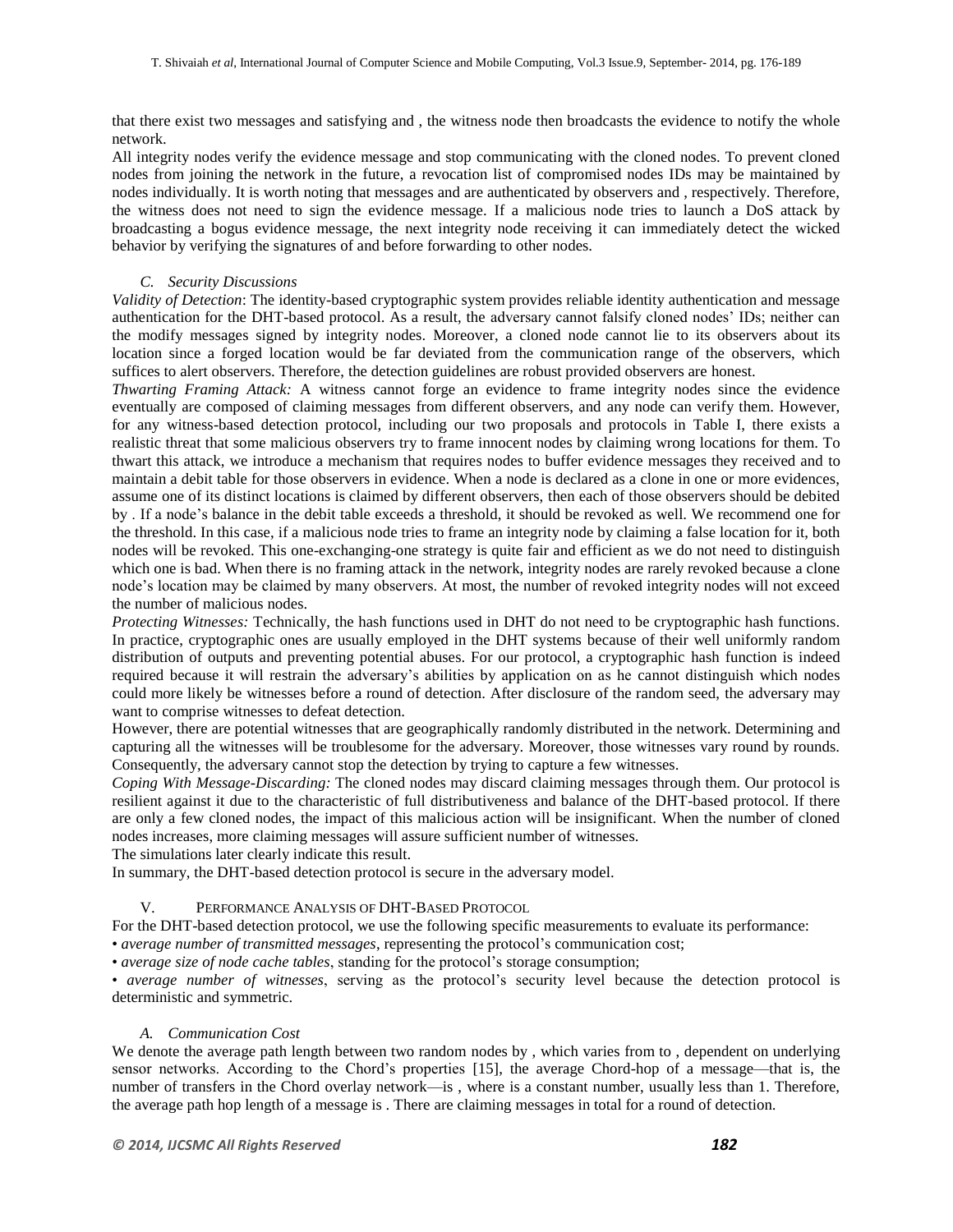#### *B. Storage Consumption and Security Level*

For simplicity, we hereby assume that all nodes, including compromised ones, abide by the detection protocol. Later in Section VI, we will see that the malicious behaviors such as discarding claiming messages only slightly affect those performance measurements.

In this detection protocol, claiming messages associated with a same examinee's ID will be transported to one destination node. Because there are examinees and potential destinations, and due to the good pseudo-randomness of the Chord system, on average, every node stores one record in its cache table associated with one examinee's ID as its destination, regardless of the number of claiming messages per examinee. In addition, for a designated examinee, the predecessor nodes of the destination can act as inspectors; thus, they probably hold up to one record related to the examinee.

We consider an ideal case that there are claiming messages for each examinee, and those messages are independently transmitted. Let denote the probability of a predecessor receiving a specific claiming message, then the probability of a predecessor holding a record for an examinee is Consequently, the average cache-table size can be calculated by If there are cloned nodes with a same ID in the network, then the destination node of claiming messages related to those nodes as examinees will deterministically become a witness to successfully catch the attack, while the predecessor nodes of the destination may become witnesses if and only if they receive at least two claiming messages associated with different cloned nodes. It is easy to see that this probability is minimized as when. Therefore, as a lower bound for witness number, we only consider the case that there are two cloned nodes. In this case, the average witness number can be obtained by

*1) Continuous Probability Model:* We formalize a probability model to calculate . Because any practical Chord coordinate space is massive , we should use continuous probability model rather than discrete one. Recall that in the demonstrative example in Section IV-A, there is a line divided by points into segments, and is determined by the ratio of segment length over line length. Based on the pseudo-randomness of the cryptographic hash function, we can safely assume that all points coordinates are independent. Therefore, for any line constituted by consecutive points, the intermediate points are random.

*Definition 1 (Random Line Segmentation Model):* There is a line of length 1, of which the starting and ending points coordinates are 0 and 1, respectively. We randomly generate values over as point coordinates, and let random variable represent the th point, for . Those continuous random variables divide the line into segments. We want to determine the continuous probability distributions of segment lengths.

We denote density function by , cumulative distribution function by , and expected value by . Since the sample spaces of all random variables in this paper are , then is implied for all cumulative distribution functions and density functions in this paper. Since intermediate points are randomly selected, all segment lengths have a same probability distribution. Let denote the random variable of the length of the first segment, which originates from 0.

The intermediate points in the proceeding model are corresponding to the predecessors, and the ending point represents the destination. In addition, due to pseudo-randomness of the Chord system, it is reasonable to assume that one claiming message randomly occurs in that line before the final transmission to the destination. Therefore, we can directly adopt as the probability distribution of a predecessor receiving one claiming message.

#### *2) Analytic Formulas for Average Cache-Table Size and*

*Average Witness Number:*

*Theorem 1:* In an ideal case where there are independent claiming messages for each examinee and is the successors table size, the average cache-table size is (1) and the average witness number, when there are two cloned nodes, is (2)

*Proof:* For a specific examinee's ID, let represent the probability of a predecessor receiving at least one claiming message, which results in one record in its cache table. By the analysis before, ; thus, we can get and the density function is obtained by Thus, the expected value of is When there are two cloned nodes, each of them incurs independent claiming messages. Let represent the probability of a predecessor becoming a witness. Therefore, in the ideal case, the average size of cache tables is and the average witness number is That concludes the proof.

It is worth mentioning that if is constant, the average witness number is maximized when because by (2) and the nonnegative denominator takes its minimum value when. Consequently, the maximum witness number is.

*3) Remarks:* In the reality of the DHT-based protocol, each examinee, on average, has claiming messages. Thus, we can use . However, the transmissions of claiming messages associated with a same examinee's ID actually converge over the Chord key-based routing system. For a specific status of a Chord system, each segment has a different length, which would affect the hitting probability. In the ideal case, we take into account one level of such unbalanced segment. Therefore, if all messages transmissions can be completed in two hops (that is, the first hop can reach the destination or one of its predecessors), the ideal case analyze is directly applicable.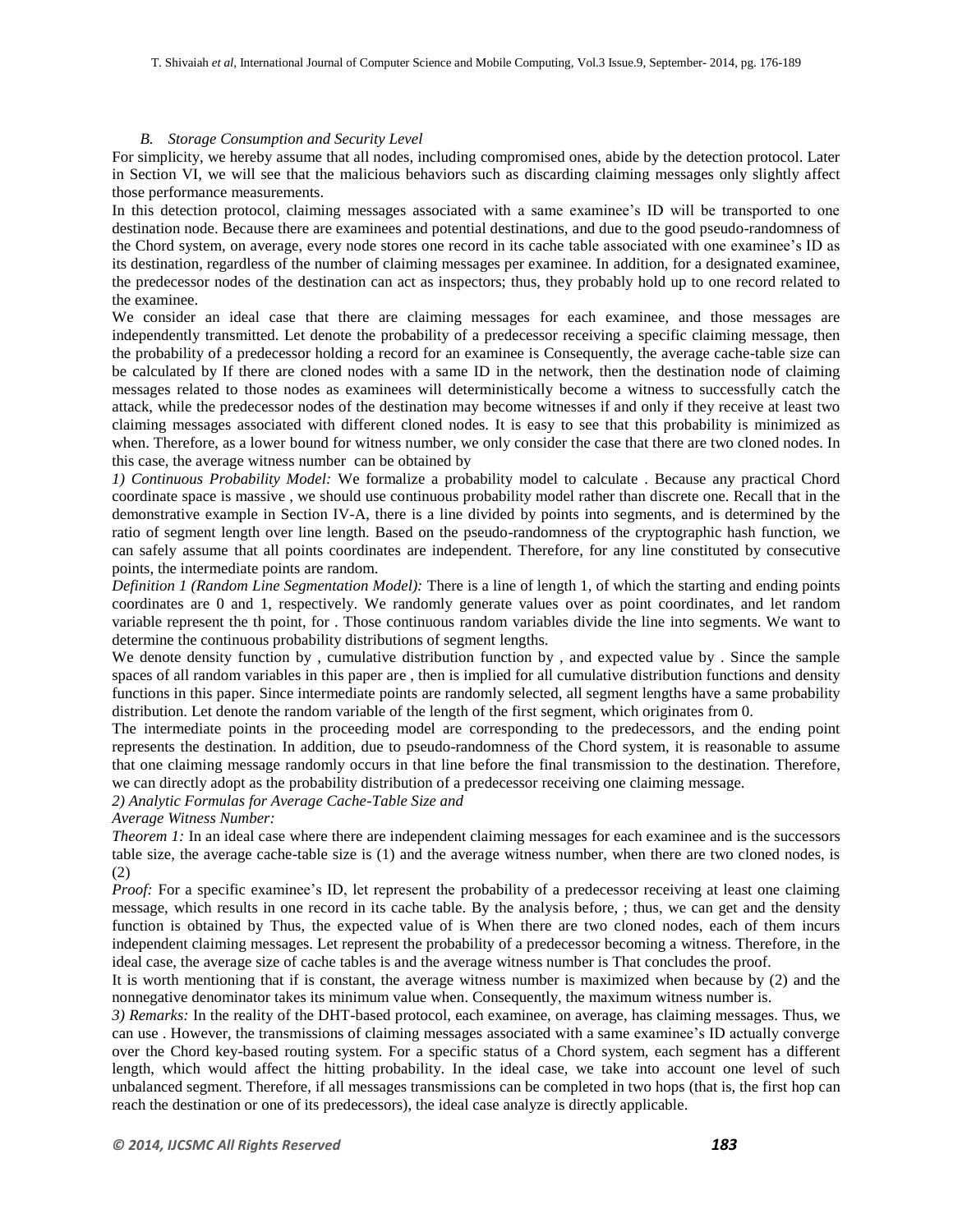However, most messages shall go through more than two hops; then, every previous hop transmission will introduce correlation on the next hop transmission. Consequently, they are not independent, and it is very difficult to directly model and analyze performance for the multilevel effect. Fortunately, through simulation studies, we discover that we may use those equations for the ideal case with some necessary adjustment to approximate the protocol practical performance on storage consumption and security level. Specifically, the message transmission correlation impact can be mimicked by decreasing to a certain proportion, when we apply (1) and (2) to estimate the average cachetable size and the average witness number.

In other words, even though the actual successors-table size is, when we calculate performance measurements by those two equations, we use , which is smaller than with respect to a certain ratio. We will demonstrate it in Section VI of thorough simulations.

#### VI. SIMULATIONS FOR DHT-BASED PROTOCOL

We implement the DHT-based detection protocol and run simulations to evaluate performance comprehensively on the OMNeT++ framework [17].

We design the simulations in two network scenarios. The first is an abstract network following a *random graph*  model.

By definition, a random graph is a graph that is generated by starting with a set of vertices and adding edges between them at random. The other one is a practical *unit-disk graph*, in which nodes are uniformly deployed in a square and follow the standard unit-disk bidirectional communication model. In our simulations, node communication ranges are dynamically adjusted such that the average node degree approximates.

#### *A. Performance on Varying Network Sizes*

The following parameters are used in the simulations: finger table size , successors table size , and node degree. Two different values of claiming probability are used as 1.0 for pro-security and 0.2 for pro-communication cost.

We design and conduct the first simulation to measure the protocol's performance on different network sizes, ranging from 500 to 5000. In order to obtain relatively fair and comparable results, for each case, 10 different network instances in accordance with the parameter settings are constructed. Each of those simulation executions is quoted as a run; one run performs 20 rounds of detection. In each of those rounds, a random seed is generated, and two nodes are randomly chosen to set the same ID, that is, those two are cloned nodes.

The average number of messages sent per integrity node in this simulation is plotted in Fig. 2(a). In the graph, the communication payloads for groups of are exactly one fifth of those of with the same other parameters. The distinction between simulation results of random graph and those of unit-disk graph results from different average path hops for a pair of random nodes in those two network scenarios. Indeed, the average Chord-hop per message in the simulations, depicted in Fig. 2(b), is independent of the network scenarios and matches the Chord system properties—it is proportional to The average size of cache tables for integrity nodes and the average witness number are illuminated in Fig. 2(c) and (d), respectively, which clearly indicates that those two performance metrics are not notably affected by network scenarios and network size if is sufficiently large, and thus the detection protocol does scale to network size. Even though the network topology for unit-disk model used in the simulations is square, the protocol can effectively detect clone attack in irregular topologies, like "Thin H," "Thin Cross," "S," "Large H,"  $\cdot$ L," and "Large H," which are used in the simulations of [1]. The communication payload of our DHT-based protocol for those network topologies is proportional with the average path hop while the storage payload and the security level stay constant.

#### *B. Results on Different Numbers of Cloned Nodes*

We develop the second simulation to evaluate the protocol's performance on the different numbers of cloned nodes. We run simulations with one network size, and the cloned node number increases from 2 to 100. We test each case with 10 runs, and for each run we repeat 200 rounds of node detection, in each of which a seed is randomly generated and nodes are randomly chosen as clones.

Fig. 3 depicts the simulation results about the average size of cache tables for integrity nodes and the average number of witnesses, which support our security arguments in Section IV-C.

In particular, we can see that the protocol shows strong resilience against message-discarding by cloned nodes. Even if there are 10% nodes that maliciously discard messages, the number of witnesses is pretty high. In fact, the more cloned nodes, the less the size of cache tables for integrity nodes as storage consumption and the more witnesses as security level.

Therefore, we really only need to consider the boundary case of for performance measurements. In Fig. 3, when there are more than 1% cloned nodes, the simulation results for random graph and unit-disk graph are evidently distinct. This is because the message-dropping by malicious nodes affects the performance to a different extent. As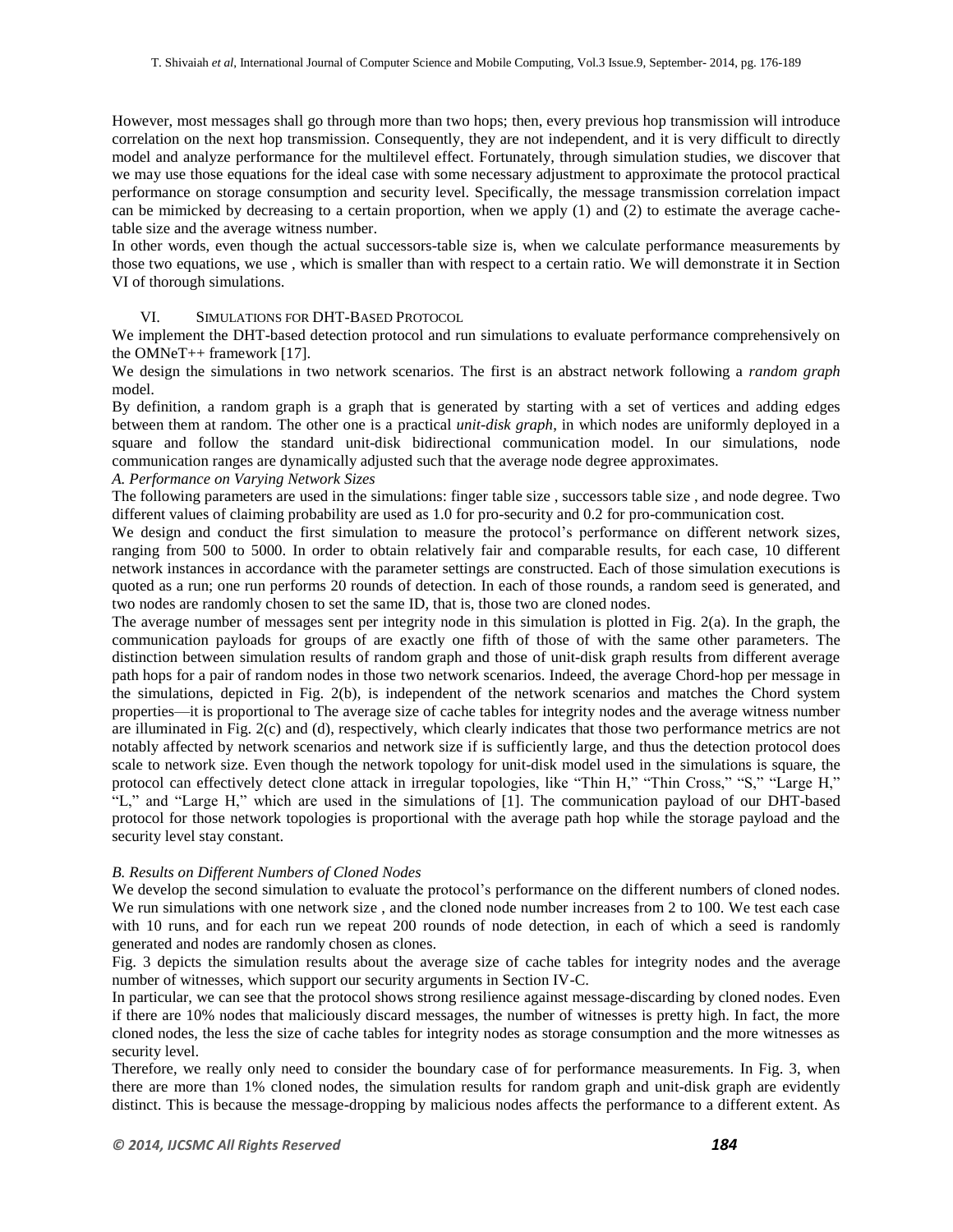implied in Fig. 2(a), the average transmission hop of claiming messages in unit-disk graph is greater than that in random graph, then messages are more likely to be dropped by cloned nodes in unit-disk graph.

#### *C. Verification of Performance Analysis*

To evaluate its applicability of the theoretical analysis on cache-table size and witness number in Section V-B, we carry out a third simulation, in which , there are two cloned nodes, and the claiming probability increases from 10% to 100%. Since network scenarios do not affect the results on the two performance metrics, we run the simulation only on random graph. For the purpose of comparison, we test the performance for both cases that cloned nodes drop messages and comply with protocol (no-dropping).

We argued before that to apply (1) and (2), we should adjust the successors-table size to balance the effect of message transmission correlation. Fig. 4 depicts the simulation results along with theoretical outputs by adopting 80% of original in those two equations. From this figure, first we can see that message-dropping strategy by cloned nodes does not affect the performance notably. Second, the theoretical outputs do reflect the practical results after we choose a proper adjustment on.

Admittedly, the specific adjustment value is related to Chord system parameters. Interestingly, for several other testing cases, such as and , the 80% appears good enough for evaluation purpose.

#### *D. Discussions*

From the simulation results, we can see that the proposed DHT-based protocol can effectively detect clone for general sensor networks with high security level and efficient storage consumption, while its communication cost is in the same order of magnitude with previous detection schemes. One way to improve the communication performance is replacing the Chord overlay network with some specific DHT implementations on sensor networks, e.g., virtual cord protocol [18]. Combinations of our protocol with this kind of DHT scheme might be an interesting research topic. On the other hand, if it is very likely for the adversary to deploy many clones out of one ID, we can use small claiming probability for saving communication payload, without degrading the security level dramatically. The protocol security level, by (2), is directly determined by message number, which is upper-bounded by node degree. If the DHT-based protocol operates in sparse sensor networks, to achieve a desirable witness number, several independent Chord systems by different round seeds may be used.

Thus, messages for one examinee will be indexed by a few deterministic destinations. In this case, the protocol's communication payload, storage consumption, and the average witness number are all multiplied by a same order. This is also a common practice in peer-to-peer (P2P) indexing systems to enhance robustness.

#### VII. RANDOMLY DIRECTED EXPLORATION

The DHT-based detection protocol can be applied to general sensor networks, and its security level is remarkable, as cloned nodes will be caught by one deterministic witness plus several probabilistic witnesses. However, the message transmission over a Chord overlap network incurs considerable communication cost, which may not be desired for some sensor networks that are extremely sensitive to energy consumption. To fulfill this challenge, we propose the randomly directed exploration (RDE), which tremendously reduces communication cost and presents optimal storage expense with adequate detection probability.

The RDE protocol shares the major merit with broadcasting detection: Every node only needs to know and buffer a neighbor-list containing all neighbors IDs and locations. For both detection procedures, every node constructs a claiming message with signed version of its neighbor-list, and then tries to deliver the message to others which will compare with its own neighbor-list to detect clone. For a dense network, broadcasting will drive all neighbors of cloned nodes to find the attack, but in fact one witness that successfully catches the clone and then notifies the entire network would suffice for the detection purpose.

To achieve that in a communicatively efficient way, we bring several mechanisms and effectively construct a multicast routing protocol. First, a claiming message needs to provide maximal hop limit, and initially it is sent to a random neighbor.

Then, the message subsequent transmission will roughly maintain a line. The line transmission property helps a message go through the network as fast as possible from a locally optimal perspective. In addition, we introduce border determination mechanism to significantly reduce communication cost. We can do all of those because every node is aware of its neighbors locations, which is a basic assumption for all witness-based detection protocols but rarely utilized by other protocols.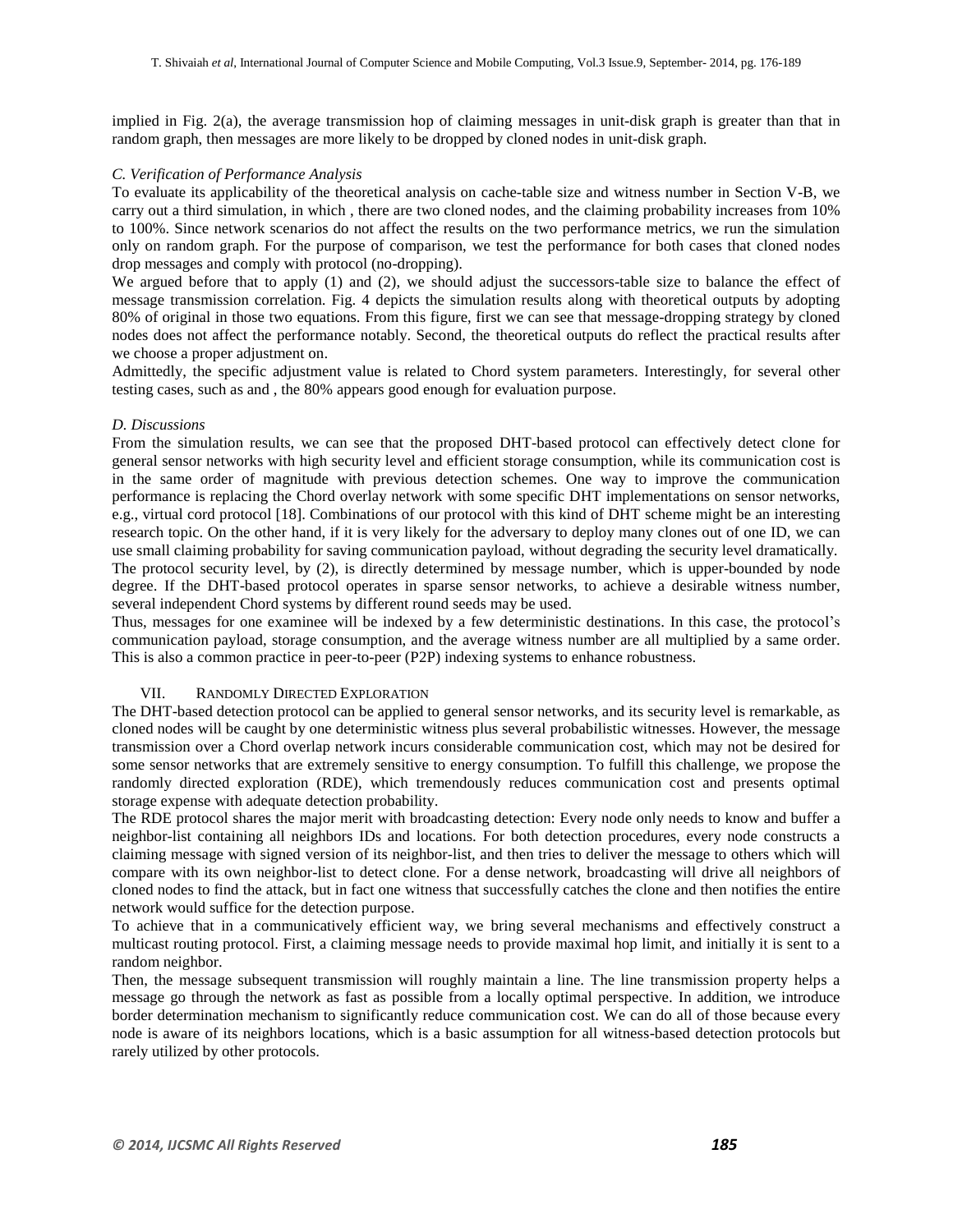- **Algorithm 3:** : An intermediate node processes a message
- 1: verify the signature of
- 2: compare its own neighbor-list with the neighbor-list in
- 3: **if** found clone **then**
- 4: broadcast the evidence;
- 5:
- 6: **if then**
- 7: discard
- 8: **else**
- 9: See Algorithm 4
- 10: **if then**
- 11: discard
- 12: **else**
- 13: forward to

#### *A. Protocol Description*

One round of clone detection is still activated by the initiator.

Subsequently, at the designated action time, each node creates its own neighbor-list including the neighbors IDs and locations, which constitutes the sole storage consumption of the protocol. Then, it, as an observer for all its neighbors, starts to generate a claiming message containing its own ID, location, and its neighbor-list. The claiming message by node is constructed by where is time to live (a.k.a. message maximum hop). Since will be altered by intermediate nodes during transmission, it should not be authenticated. The observer will deliver the claiming message times. In each time, the node transmits it to a *random* neighbor as indicated in Fig. 5(a). Note that can be a real number, and accordingly an observer transmits its claiming message at least , up to , and on average times.

When an intermediate node receives a claiming message, it launches , which is described by pseudocode in Algorithm 3, to process the message. During the processing, node , as an inspector, compares its own neighbor-list to the neighbor-list in the message, checking if there is a clone. Similarly, if detecting a clone, the witness node will broadcast an evidence message to notify the whole network such that the cloned nodes are expelled from the sensor network. To deal with routing, node decreases the message's by 1 and discards the message if reaches zero; elsewhere, it will query Algorithm 4 to determine the next node receiving the message.

**Algorithm 4:** : To determine the next node that receives the message

1: determine ideal angle, target zone, and priority zone

2: **if** no neighbors within the target zone **then**

3: **return** NIL

4: **if** no neighbors within the priority zone **then**

5: the node closest to ideal angle

6: **else**

7: a probabilistic node in the priority zone, with respect to its probability proportional to angle distance from priority zone border

#### 8: **return**

Essentially, Algorithm 4 contains the following three mechanisms.

• *Deterministic directed transmission* [Fig. 5(b)]*:* When node receives a claiming message from previous node, the ideal direction can be calculated. In order to achieve the best effect of line transmission, the next destination node should be node , which is closest to the ideal direction.

• *Network border determination* [Fig. 5(c)]: This takes network shape into consideration to reduce the communication cost. In many sensor network applications, there exist outside borders of network due to physical constrains. When reaching some border in the network, the claiming message can be directly discarded. In our proposal for border local determination, another parameter *target range* is used along with ideal direction to determine a *target zone*. When no neighbor is found in this zone, the current node will conclude that the message has reached a border, and thus throw it away.

• *Probabilistic directed transmission* [Fig. 5(d)]*:* In the probabilistic directed transmission, parameter *priority range* along with the ideal direction is used to specify a priority zone, in which the next node will be selected. When no nodes are located in that zone, the deterministic directed candidate within the target zone will be selected as the next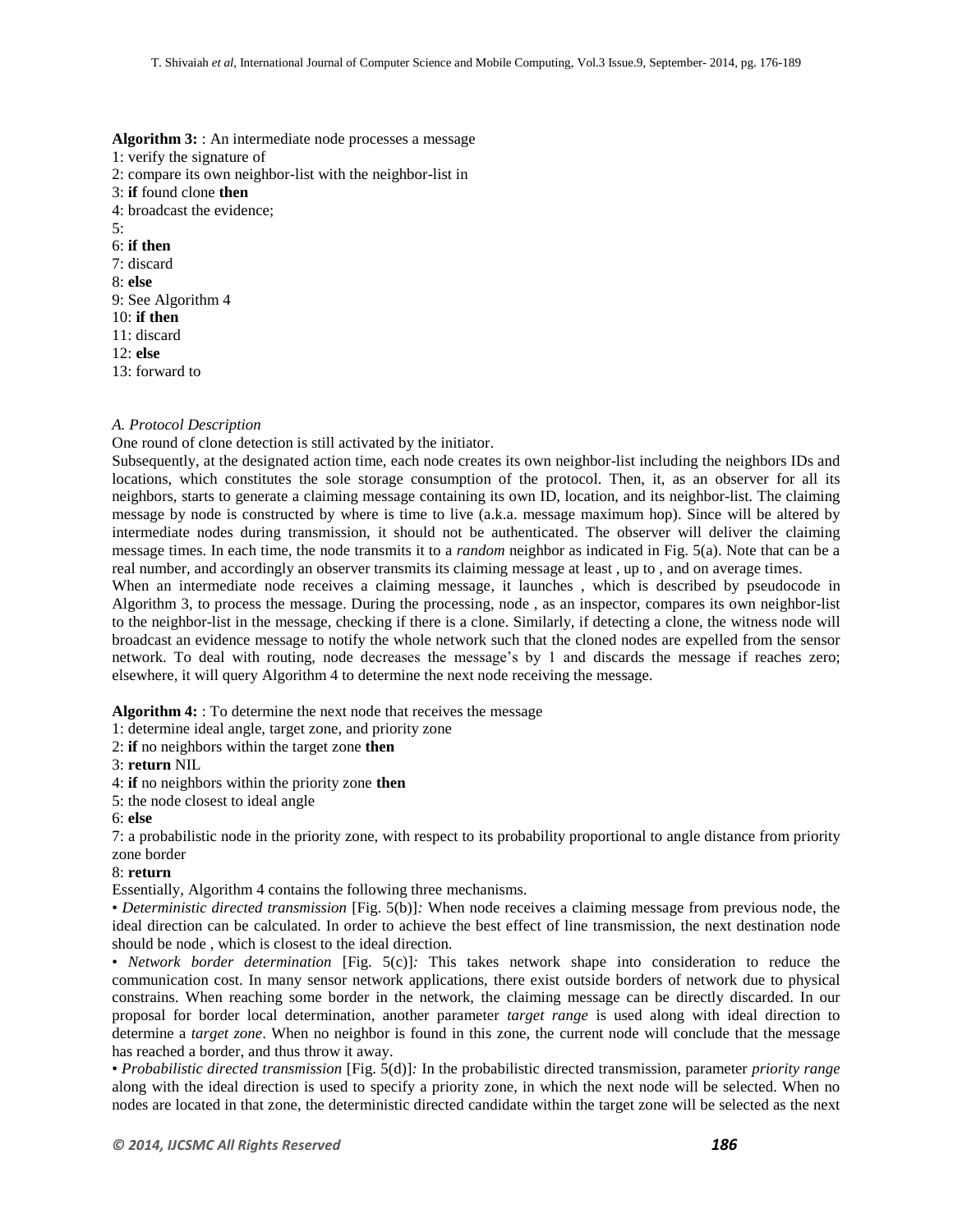node. If there are several nodes in the priority zone, their selection probabilities are proportional to their angle distances to priority zone border. In this way, the desired line transmission property is reserved, while a certain extent of important randomness is introduced.

If solely using deterministic directed mechanism for routing in a sensor network whose mobility is predictable, a claiming message will be transmitted in a deterministic manner, except for a limited number of initial random directions. As a result, the adversary may remove some nodes in strategic locations to reduce detection probability dramatically. Moreover, transmissions of claiming messages from a cloned node's neighbors are highly correlated, which affects the protocol communication and security performance. By the probabilistic directed mechanism, those drawbacks are overcome, and the protocol performance is improved significantly, as shown in the later simulation results.

*B. Analysis Memory Requirement:* The RDE protocol is exceedingly memory-efficient. It does not rely on broadcasting; thus, no additional memory is required to suppress broadcasting flood.

The protocol does not demand intermediate nodes to buffer claiming messages, overcoming the major disadvantage of line-selected multicast scheme [1]. All memory requirement lies on the neighbor-list, which, in fact, is a necessary component for all distributed detection approaches. Therefore, the protocol consumes almost minimum memory.

*Communication Cost:* The RDE's communication cost depends on the routing parameter settings. On average, there are claiming messages sent by each observer, and each message transmits at most hops. In practice, is a constant small number, say 1 for a dense network, but is generally related to the network size . We select because there are nodes in the network, and by the line property of our protocol routing, it is very likely for any two nodes to be reachable within hops for a normal network topology. In other words, would be sufficient for messages to go across the network. The choice of is also used in [1]. For some regular network topologies and by selecting a proper target range, the average message hop is actually much smaller than resulting from the border determination. Therefore, the upper bound of communication cost in the randomly directed exploration protocol is .

*Security:* Because of sharing similar detection guidelines with the same cryptographic authentication primitives, the arguments for the DHT-based detection validity in Section IV-C also apply to the RDE protocol. Our proposed technique to prevent framing attack is essentially applicable to all witness-based protocols, including RDE. Relieving message-discarding and protecting witness are achieved by random initial direction and probabilistic directed transmission. By them, there is no critical location to affect message transmission, which limits the capacity of message-discarding, and every neighbor of a cloned node has similar potential to become witness so it is hard for the adversary to get rid of witness in advance.

The RDE protocol's detection probability is determined by the number of nodes that are reached when randomly drawing lines where each has a random initial angular and fixed number of nodes along this direction with the border limitation. This is a covering problem in graph theory [19]. Let denote the reachable node number; it is a function of (an initial angular), (the number of maximum hops), and (the number of the claiming messages). Therefore, for a network with nodes, the detection probability is given by

#### VIII. EXPERIMENTAL RESULTS FOR RANDOMLY DIRECTED EXPLORATION

We implement the randomly directed exploration protocol on the same simulation framework as the previous protocol. Since the randomly directed exploration protocol relies on a local network topology, the random graph model cannot server for its simulations. Instead, we take the unit-disk graph as the sole network scenario. We choose a constant node degree and select as the priority range of the protocol. As a result, there are an average 2.5 neighbors in the priority zone of a node.

#### *A. Performance on Different Network Sizes*

We develop the first simulation, which not only measures the randomly directed exploration protocol's performance on varying network sizes, but also verifies if our protocol design really fulfills the intention. In order to do that, we mix the three routing mechanisms as the following three groups, run simulations respectively, and compare the results for analysis.

In *group I*, only the mechanism of deterministic directed transmission is used. Consequently, all claiming messages, if not dropped by malicious nodes, go exactly hops. Next, *group II* adds network border determination into group I. As the network shape is a regular square, two different target ranges are chosen for wider and narrower border determination: and . Finally, *group III* further adds probabilistic directed transmission into group II, and indeed constitutes Algorithm 4.

For other parameter selections, ranges from 1000 to 10000, message maximal hop, the average number of claiming messages per observer , and two nodes are randomly selected as cloned.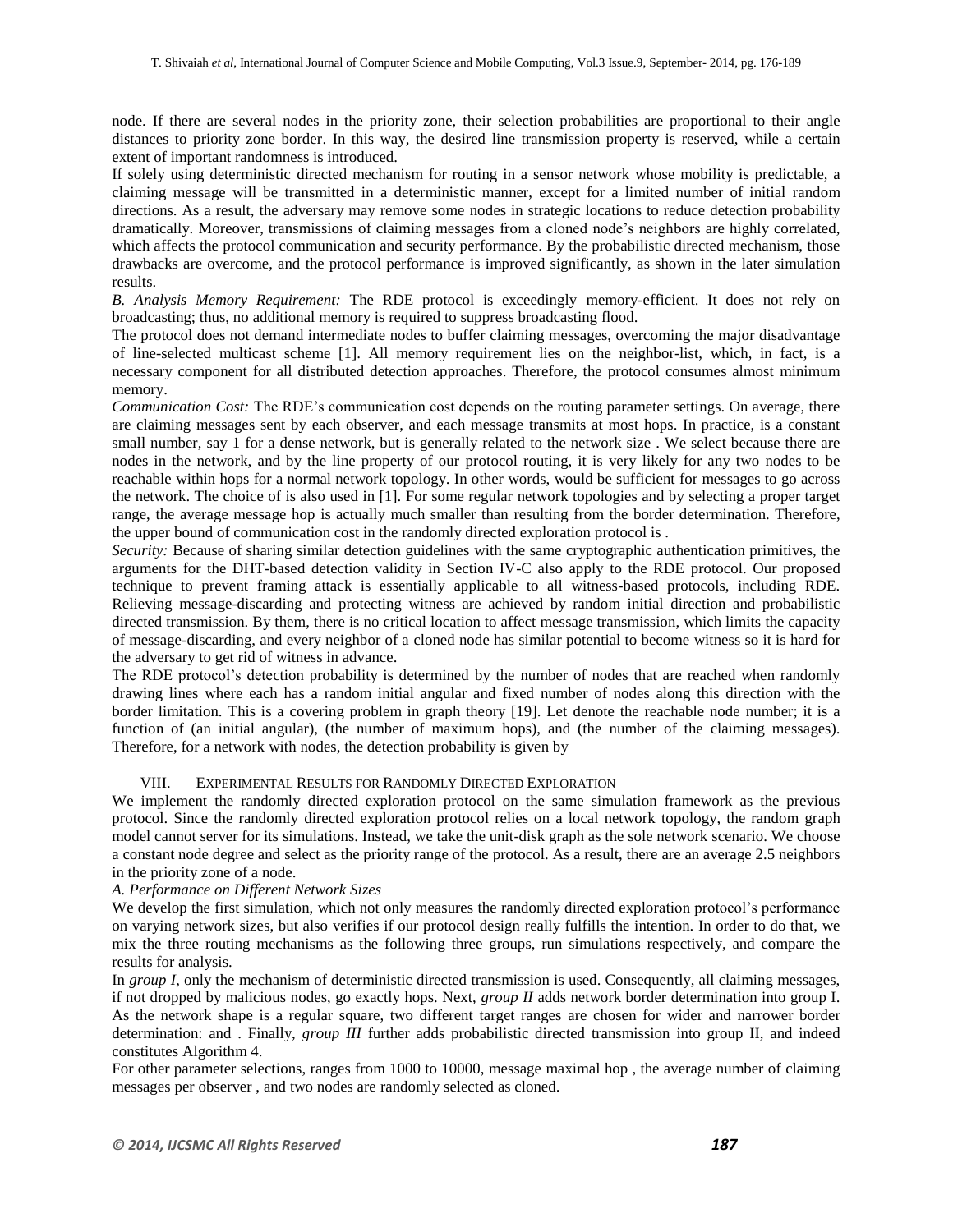First of all, we can see that the protocol's communication overhead is quite impressive, while its security level is satisfactory for all the network sizes. Second, in accordance with the intuition, the comparison between groups I and II indicates that the boundary determination mechanism remarkably reduces the communication cost, while the detection probability is decreased in a moderate rate. Third, compared to group II, group III only slightly increases the average number of sent messages, but considerably improves the detected probability. This proves that the probabilistic directly mechanism fulfills the design objective, and our proposed priority zone candidates probability distribution both preserves the line characteristic of directed transmission and introduces splendid randomness on message transmission.

In other words, the simulation results support our protocol design arguments, and the protocol can properly detect node clone with light communication cost.

#### *B. Impacts of Adjusting Parameters*

We may select different values for parameters, and to achieve tradeoffs between communication cost and detection probability. As the first simulation indicates, the bigger, the more hops a message travels, and the more likely cloned nodes are being caught. In this simulation, to evaluate the effects of modifying and , we still use the two values of , select, and assume two randomly selected cloned nodes.

First, we fix and gradually increase from to, carrying out the simulation. Then, we keep and let grow from 1.0 to 2.0. The results of Fig. 7(a) and (b) show that because the border determination mechanism under a certain restrains the average message hop, the increasing of after some threshold will have insignificant impact on protocol performance. In contrast, while the transmission overhead per node is in direct proportion with , the detection probability is substantially improved. Therefore, is always suitable for performance adjustment to meet different requirements on communication cost and security level.

#### *C. Discussions*

From the analysis and simulation results, the randomly directed exploration protocol outperforms all other distributed detection protocols in terms of communication cost and storage requirements, while its detection probability is satisfactory, higher than that of line-selected multicast scheme in [1]. In addition, all nodes only need to know their direct neighbors information, and then inherent routing technique delivers messages in an efficient way to cover a great range of the network. On the other hand, because the three mechanisms of determining next node all rely on transmission direction, the protocol performance in specific sensor networks will be related to network physical shape. In general, if we can obtain a rough picture about the deployment environment, we may adjust parameters and to achieve acceptable detection probability at a cost of increasing communication overhead. For example, we may use bigger to tolerate irregular network outside shape, while is set to the estimated value of maximal hop distance between two nodes. Of course, if a network topology is so distorted that there is no way to achieve line transmission solely based to nodes local knowledge, the randomly directed exploration detection becomes unsuitable, and we may use the DHT-based protocol. In addition, if security is extremely important and it is required to certainly catch cloned nodes, the DHT-based protocol should be adopted.

#### IX. CONCLUSION

Sensor nodes lack tamper-resistant hardware and are subject to the node clone attack. In this paper, we present two distributed detection protocols: One is based on a distributed hash table, which forms a Chord overlay network and provides the key-based routing, caching, and checking facilities for clone detection, and the other uses probabilistic directed technique to achieve efficient communication overhead for satisfactory detection probability. While the DHT-based protocol provides high security level for all kinds of sensor networks by one deterministic witness and additional memory-efficient, probabilistic witnesses, the randomly directed exploration presents outstanding communication performance and minimal storage consumption for dense sensor networks.

#### **REFERENCES**

[1] B. Parno, A. Perrig, and V. Gligor, "Distributed detection of node replication attacks in sensor networks," in *Proc. IEEE Symp. Security Privacy*, 2005, pp. 49–63.

[2] H. Balakrishnan, M. F. Kaashoek, D. Karger, R. Morris, and I. Stoica, "Looking up data in P2P systems," *Commun. ACM*, vol. 46, no. 2, pp. 43–48, 2003.

[3] Y. Zhang, W. Liu, W. Lou, and Y. Fang, "Location-based compromise tolerant security mechanisms for wireless sensor networks," IEEE J. *Sel. Areas Commun.*, vol. 24, no. 2, pp. 247–260, Feb. 2006.

[4] S. Zhu, S. Setia, and S. Jajodia, "LEAP: Efficient security mechanisms for large-scale distributed sensor networks," in *Proc. 10th ACM CCS*, Washington, DC, 2003, pp. 62–72.

[5] R. Anderson, H. Chan, and A. Perrig, "Key infection: Smart trust for smart dust," in *Proc. 12th IEEE ICNP*, 2004, pp. 206–215. [6] M. Conti, R. D. Pietro, L. V. Mancini, and A. Mei, "A randomized, efficient, and distributed protocol for the detection of node replication attacks inwireless sensor networks," in *Proc. 8thACMMobiHoc*,Montreal, QC, Canada, 2007, pp. 80-89.